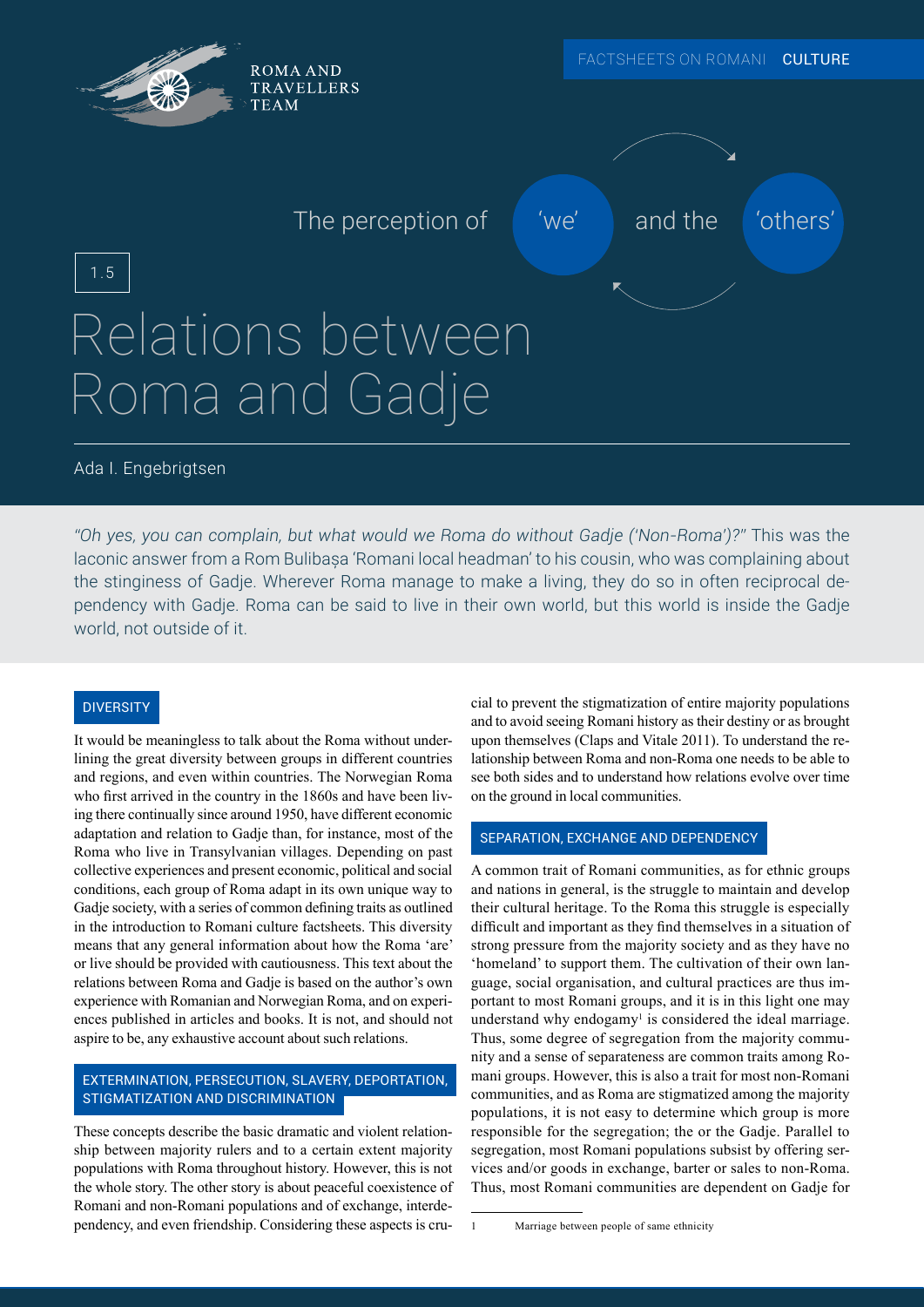# Romani livelihoods: Always dependent on Gadje society

#### **CRAFTS**

Romani populations survive on a multitude of livelihoods from wage labour via business and crafts to barter and begging. Crafts performed by different groups throughout history has in many instances given names to different groups such as the Lovara 'horse-breeders and dealers', Kalderara 'coppersmiths', Čuternara 'sewage makers', Čurara 'sievemakers', Lingurara 'spoonmakers', Kaștale 'woodcarvers', Ursara 'beartrainers', Biznizara 'businesspeople' and many, many more. These names, used by the groups themselves, tie the Romani population to crafts produced for majority populations for centuries in Romania and elsewhere. Their wares were exchanged for money, food or other items.

## MUSIC

Music has long been a central trait of Romani communities as well as a central trait of the Roma-Gadje relations. Romani musicians have performed for Gadje audiences in most towns in East and Central Europe up to the present time. They performed at local fairs, weddings, funerals and baptisms. In Hungary 'Gypsy music' inspired several renowned composers, Frantz Liszt being one of them. The music played was often traditional pieces transformed by the special style of Romani performers, where virtuosity, improvisation and melancholy plays important parts. Today what is perceived of as 'Gypsy music' is still perhaps the Roma's most important contribution to understanding and communication between Roma and Gadje lifeworlds.

#### EXCHANGE, BARTER AND TRADE

Collecting scrap metal and selling it to factories is a widespread economic niche for many Romani populations. All sorts of business ventures may be pursued by different Romani groups, according to the changing availability of goods in the local community. In Romania, in the late 1990s, the groups that sold cheap clothing, the bombakari (after bombak that means 'cotton'), travelled all around the region and sold their goods at local fairs. As tradesmen and women, they had to know their customers well as the trade always involved haggling until they agreed upon a price. In

their livelihood and many Gadje communities are dependent on Roma for cheap labour and access to special goods. Romani communities in Europe are often found on the outskirts of villages and towns and their living standards are generally poor, although more affluent, even wealthy segments of Roma exist in most countries. Romani communities are generally based on networks of extended families, often connected through different levels of kinship.

The idea of 'we' the Roma, as culturally different from 'them' the Gadje is strong among most Romani groups and forms a basis for a strong collective identity and an intergroup loyalty that works as an important 'social glue', and at the same time as a mental barrier towards non-Roma.

The most characteristic feature of Romani culture and society is their economic integration into majority society in the sense of dependence on majority society for their livelihood, and their strong sense of cultural specificity and resistance to assimilation. Another common trait of Romani communities is that they are stigmatized and avoided by non-Roma and that individual Roma are discriminated against on a collective basis. In other words, the idea of Roma as 'Other' and inherently different from 'us' is just as strong and in many cases even stronger among Gadje than among the Roma. Stigmatisation and discrimination often coexist with exchange and professional co-operation between Roma and the same Gadje that may look down on them. As was said among ethnic Romanians: *Once a Ţigan (Rom) always a Ţigan*, which translates as 'once a scoundrel, always a scoundrel'. Roma are generally paid much less for their work than non-Roma and are often treated derogatorily. This may be one of the reasons why many

individual Roma and Romani groups avoid regular wage labour when possible. Instead, they prefer doing business, which means that they themselves can more easily determine the conditions. The history of segregation, stigmatization, slavery, deportation, and extermination of Roma has moulded these populations' relationship to Gadje as one of mistrust and even fear. The necessity of sustaining the separation and the necessity of economic exchange run like a double thread through Roma-Gadje relationships. Still, how this relationship is practiced differs strongly between communities.

## EXAMPLES OF LIVELIHOODS

The Norwegian Roma who have lived in the country permanently since the 1950s are dependent on business ventures based on door-to-door selling, on different kinds of gardening and groundwork, on property sale and to a certain extent on social welfare. All these activities are dependent on establishing relationships with Gadje, as business partners or as authorities extending social benefits to Romani clients. Such relations are primarily connected to their professional life and less to private friendship. Norwegian Roma consist of about 700 individuals who are heavily exposed to assimilatory actions from government agencies. They are likely to experience a strong need to protect their way of life and community by avoiding close social relations with Gadje.

The Romani community in Transylvania among whom the author of this factsheet provided fieldwork represents one local group of around 200 individuals among a Romani population of at least 600 000 (self-declared as Roma). In the late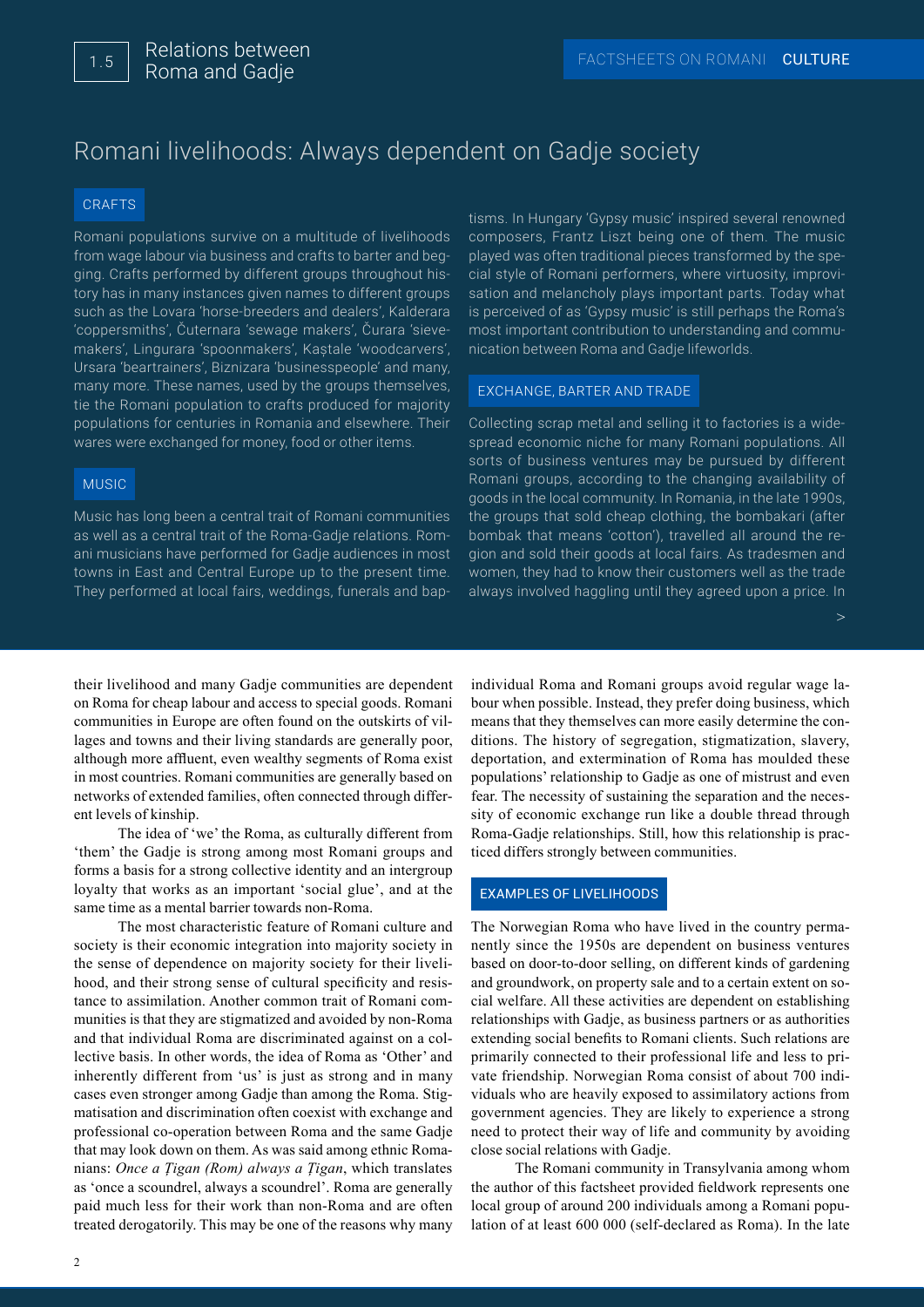$\leq$ 

present-day Norway, Norwegian Roma buy and sell property and cars imported from Sweden or Germany, they also sell carpets on a door-to-door basis. All these ventures require the establishment of a more or less stable and trusting network of clients and relations.

Herding cattle that belongs to non-Roma is a widespread occupation for Romani children as well as for adults in rural areas in Romania, as is 'helping out' during the corn harvest. Among some groups in Transylvania, these services were exchanged for food and among others for money, while this was only one of several economic activities. The exchange of services and goods has already been described for villages in Transylvania, where gifts of clothes from richer parts of Europe are exchanged for food and money.

#### WAGE LABOUR

In several countries in the former Eastern Europe, such as in Poland, wage-labour is widespread among Roma while in other countries most Roma prefer other livelihoods. Many Romani groups avoid wage labour not because they do not want to work, a common Gadje stereotype, but because they generally are underpaid and badly treated as workers. The ideal activity thus for a Rom is to be a craftsman in his own enterprise or to do business. In spite of this, most Romani groups do engage in wage labour either on a regular basis or as day labourers.

1990s, they subsisted mainly on a range of economic activities; from street begging as the last resort to small business ventures as the most prestigious. The women's main occupation was gathering tours to the nearby town and daily exchange of goods and services with Gadje villagers in their own and neighbouring villages. The men looked after the children when the women were on their exchange and gathering rounds in town, and when possible they worked for local entrepreneurs as day labourers.

What the women scavenged in town they sold or exchanged to villagers. In return, they received money or food. Services could range from weeding and harvesting to fortune telling and exorcism, and the returns were primarily food. Most women had long-standing relationships with some village women. As they often brought their daughters along on these rounds, experience and relations could be handed over from generation to generation. These daily exchanges existed in parallel with a consistent rhetoric from both parties that the other party was not to be trusted (Engebrigtsen 2007).

When an organisation donated clothes, used or new, to the Roma in this village the clothes entered the exchange chain and intensified it. The Roma sold some of the clothes to villagers right away, while other items served as exchange for food the whole year until the new load of clothes arrived in spring. Romani women were the main dealers and when the clothes were gone, they exchanged food with their exchange partners for the promise to be the first to receive clothes when the lorries arrived next spring. This amplified exchange also amplified the relations between Roma and Romanian villagers.

During the communist era, wage labour in some form was mandatory for Roma, both for men and women, as well as for other groups, but the majority of Roma and many ethnic Romanians were made redundant after the fall of the regimes.

#### BEGGING AND STEALING

After 2007, when Romania entered the EU, an extensive migration of poor Roma from Romania to the rest of Europe began. Many went seeking work, many went to do whatever they could to make money in order to secure a better life in Romania, while some went to exploit the rich possibilities for petty crime and fraud. Crime is of course an aspect of human life in general. Public and popular attitudes towards Romani beggars are harsh in most countries. At the same time, friendly and emotional relationships have evolved between begging Roma and their 'donors' in cities and villages all over Europe. In Norway, begging Romani women generally have 'regular customers' whom they come to know quite well. Some form lasting relationships where the sending of money to Romania, paying school fees and even building new houses for 'their' Romani family are some of the gifts from Norwegian 'patrons' (Engebrigtsen 2012). These relationships, although based on very unequal power relations, may develop new understandings of both 'self' and 'other' for both involved parties.

In most countries where Romani populations live, there are large differences between their actual relationships with non-Romani populations: from Roma living in separate Romani villages based on kinship, to Romani nuclear families living in non-Romani neighbourhoods or villages, and still keeping their language and identity as Roma. The terms *Roma Romanizat* 'Romanized Roma, Romanian-like Roma' and *Roma Gadjikane* 'non-Romani Roma, Gadje-like Roma' are quite common among Roma in Romania and often refer to groups living among non-Roma.

Roma in Hungary have been victims of massive assimilation policies that have seriously diminished the number of people that call themselves Roma. One of these groups, the Roma in a Hungarian town studied by the anthropologist Michael Stewart (1997) during the communist era, were all enrolled in wage labour in local factories. Stewart analyses how wage labour, seen as necessary Gadje activities but not as ideal according to Romani values, was paired with activities that were regarded as adhering to Romani values and identity such as gambling, horsedealing and music. In this way, Stewart argues, the ideal combination of adaptations to Gadje society with the continuation of Romani life was made possible.

During the communist era, wage-labour was mandatory for all (with a few exceptions). After the downfall of communist rule, most Roma together with other Romani groups and poor majority populations were made redundant. Likewise, the new post-communist governments generally discontinued the assimilatory policies. This left huge segments of the populations that had become dependent on wage labour in deep misery and new anti-Romani sentiments and actions developed.